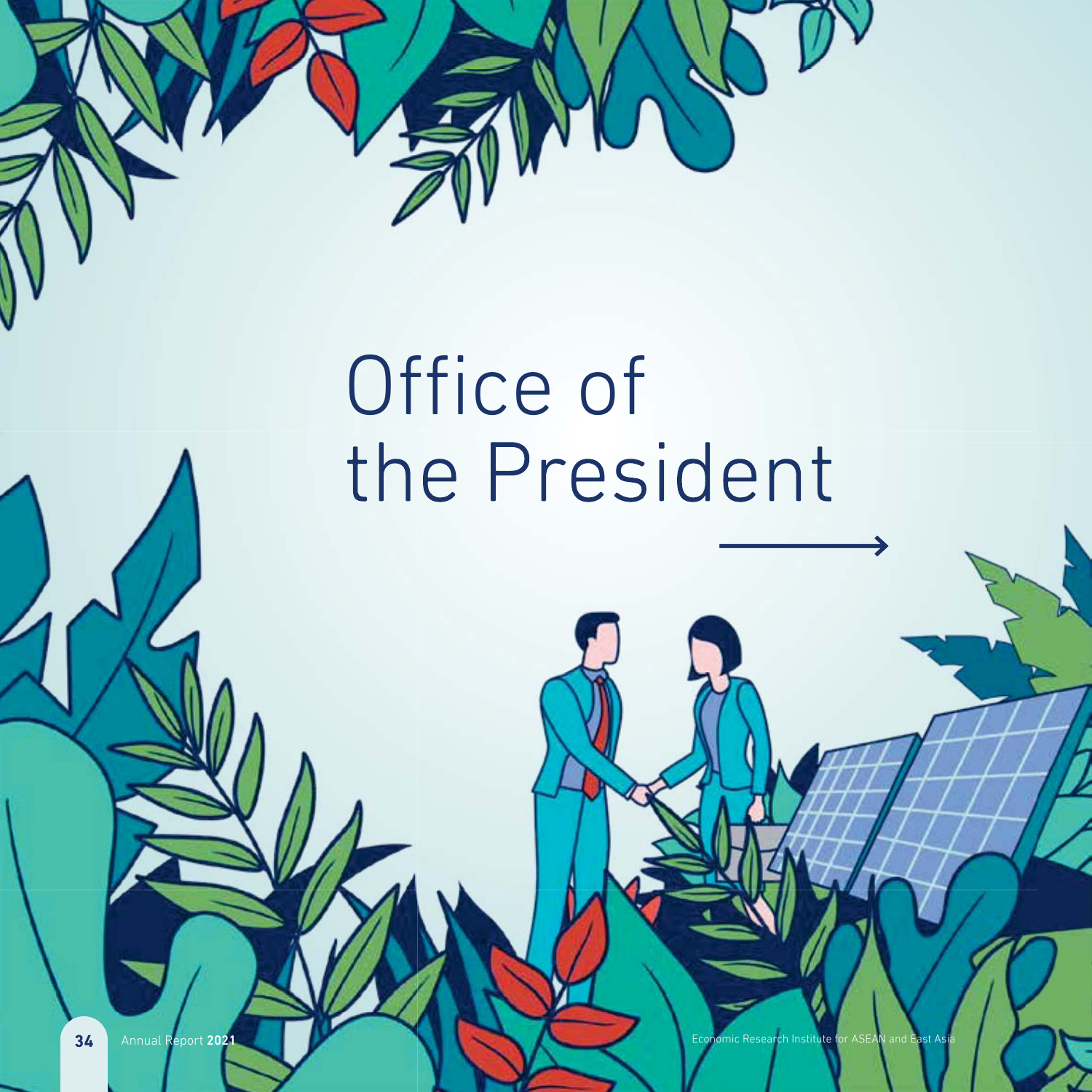FY2021 witnessed the continued wrath of twin health and economic crises across the world. The office of the president of ERIA rose to the challenge generated by disruptions in physical connectivity and provided uninterrupted policy relations services to the stakeholders through research and dialogues. The economic integration process in the East Asia Summit region and the ASEAN Community building process were served virtually, round the year. A unique, though inevitable, feature of this FY was the increased interest of stakeholders from outside the region, arising from the international concerns over the resiliency of supply chains from Asia, the growing impact of strategic relations on trade policies, and seeking pathways rel for rebuilding and recovery through international for cooperation. These were achieved through increased coo research inputs to Ministerial and official proceedings in res member countries of EAS, joint works with multilateral me organisations and think tanks, and working for concrete plans for greater economic connectivity in Asia, and pla with Africa and Europe. Policy relation activities covered wit traditional areas of trade and economic cooperation tra and issues that constitute new frontiers of global value an chains, investments, connectivity and new supply cha chains, and infrastructure development. The bilateral cha and regional interests of partners of ASEAN such as an the European Union (EU), the United Kingdom (UK), the and the United States (US), and a multilateral agenda an for development through forums such as the Group of Twenty (G20), the Organisation for Economic Co-T operation and Development (OECD), and the Asia Europe ope Meeting (ASEM) were of special concern in 2021. The Me agenda for recovery and rebuilding was a common age element of all the policy relation activities. ele

## **A. Research Works for the EAS Members and their Dialogue Partners**

The policy relations office supports several policy and research initiatives of EAS member countries and the Dialogue Partners of EAS. The support activities for the ASEAN and the EAS, and the Dialogue Partners were marked by three important features. First, the continued prevalence of the COVID-19 pandemic and its adverse effects on economic linkages around the world led to the evaluation of the resiliency of supply chains, investment dynamics, and the rebuilding strategies for production and distribution (supply-chains) links. Continued investments for infrastructure, digital economy, and development cooperation were other crucial areas of policy interest amongst governments and multilateral bodies. Second, the Dialogue Partners of ASEAN deepened their need for participating in and developing the economic architecture in the Indo–Pacific region, with ASEAN at the centre of the architecture. Third, with governments being pre-engaged with containing the health crisis and rejuvenating the economic recovery plans, the cooperation agenda amongst the multilateral organisations to support the governments in dealing with the economic, social, and institutional capacities required greater inputs and resources. These three features determined the demand-side work in the policy relations unit, which was performed through relevant research and policy writings and through the interactive features of the Internet, which facilitated exchange of works and ideas with governments and international organisations in and outside Asia.

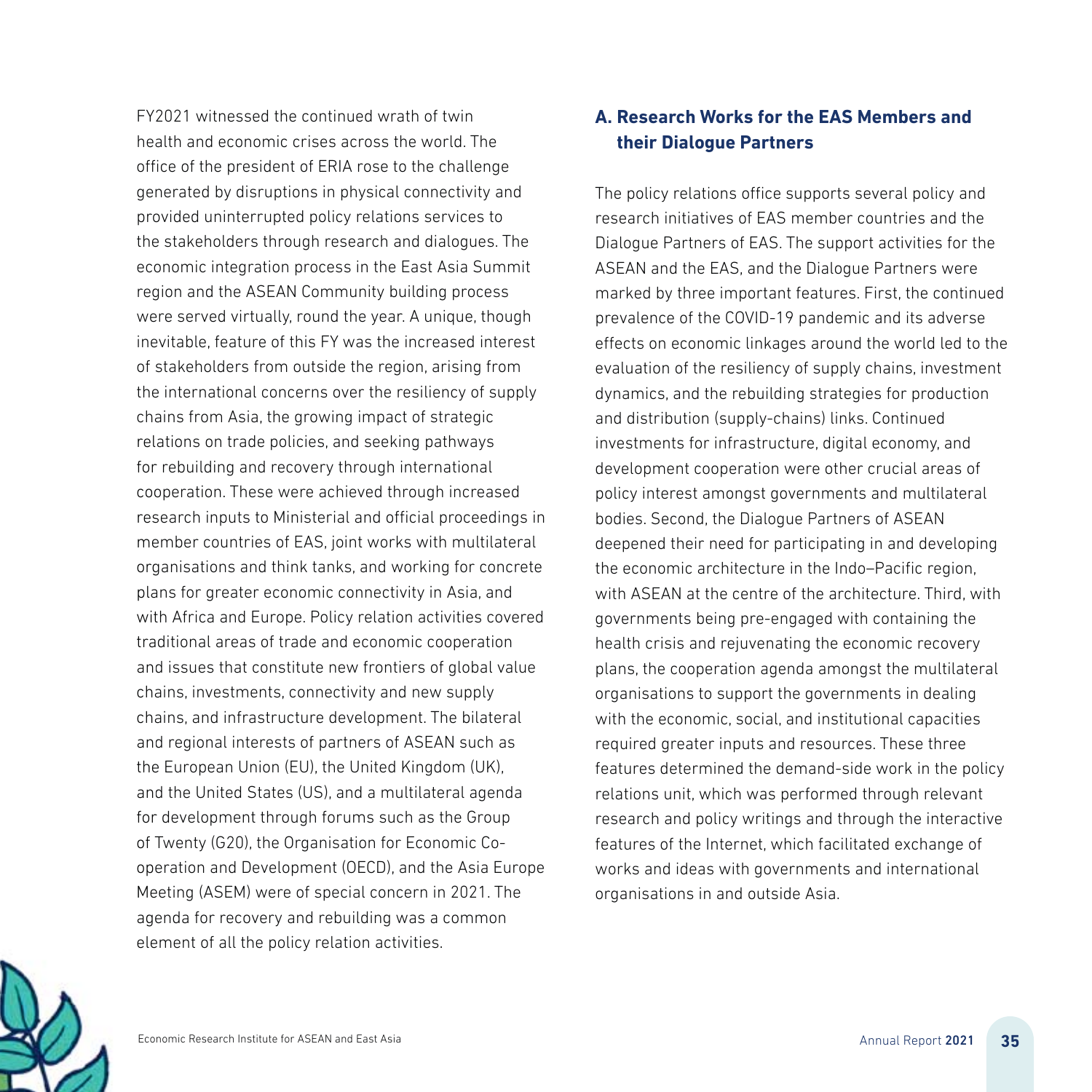On the supply side, the findings of ERIA's survey of supply chain resiliency in ASEAN and India were interpreted and converted into policy writings for mapping the supply-chain scenario during the pandemic and in the context of US–China trade tensions. A vital study on changing dynamics of supply chains and investments in Asia was conducted to present a policy prognosis for the global value chains (GVCs) in manufacturing, investment trends, and the roadmap for participation in the digital economy in Southeast and the East Asia region in the post COVID-19 period.

On the demand side, the Asia Europe Meeting (ASEM) Plenary Study on 'Multilateral Cooperation for Resilient, Sustainable, and Rules-Based Future for ASEM' was presented to the leaders of Asia and Europe in the 13th ASEM Summit meeting in Cambodia in November 2021. The study was released by the Deputy Prime Minister and Foreign Minister of Cambodia on the eve of the ASEM summit. Prime Minister Hun Sen, the host and chair of 13th ASEM, expressed his deep appreciation for ERIA's study in the plenary session of the ASEM summit. The President of ERIA and policy relations office attended the ASEM Summit as observers.

On the demand from the UK Mission to ASEAN, another study was undertaken to study the UK–ASEAN supply chains and trade integration. The study was presented to the UK–ASEAN Economic Ministers meeting in August 2021.The demand for further evidence on changing economic architecture in Indo–Pacific has led to the initiation of the study on regional integration and supply chain linkages in the Indo–Pacific, which covers the intra-Asia, the Pacific, Asia–EU, and the Asia–US axes of trade and investment linkages.

#### **B. Support to Host Country Indonesia for G20**

With the G20 presidency of Indonesia in 2022, the focus of policy relations was on providing early support towards the preparatory activities of T20 and Ministerial meetings. The G20 Research Forum was set up in fulfilment of this mandate, which will continue into the next presidencies of India, South Africa, and Brazil. The G20 Research Forum will support the ministerial and Sherpa track, and work as the repository of action taken on G20 leaders' statements. ERIA, LPEM-FEB UI (Indonesia), and RIS (India) would form the Research Forum initially, and prepare their institutions for their specific role and contribution in the upcoming two G20 summits. The Forum will also induct important members like OECD, SAIIA, JICA, and ADB with their long standing contribution to G20 meetings and activities.

Along with the G20 support tasks, the policy relations office is an early contributor to India, the G20 Chair in 2023, for policy discussions on reforms in T20, and for bringing the development cooperation agenda into focus in the G20.

#### **C. Collaboration with Multilateral Organisations**

## *Organisation for Economic Co-operation and Development (OECD)*

The policy relations office of the president of ERIA supported the OECD in its preparatory works for the G20 in Trade and Agriculture matters, through its collaboration with and participation in the meetings of the Trade and Agriculture Directorate. The policy relations office helped the Global Relations Secretariat